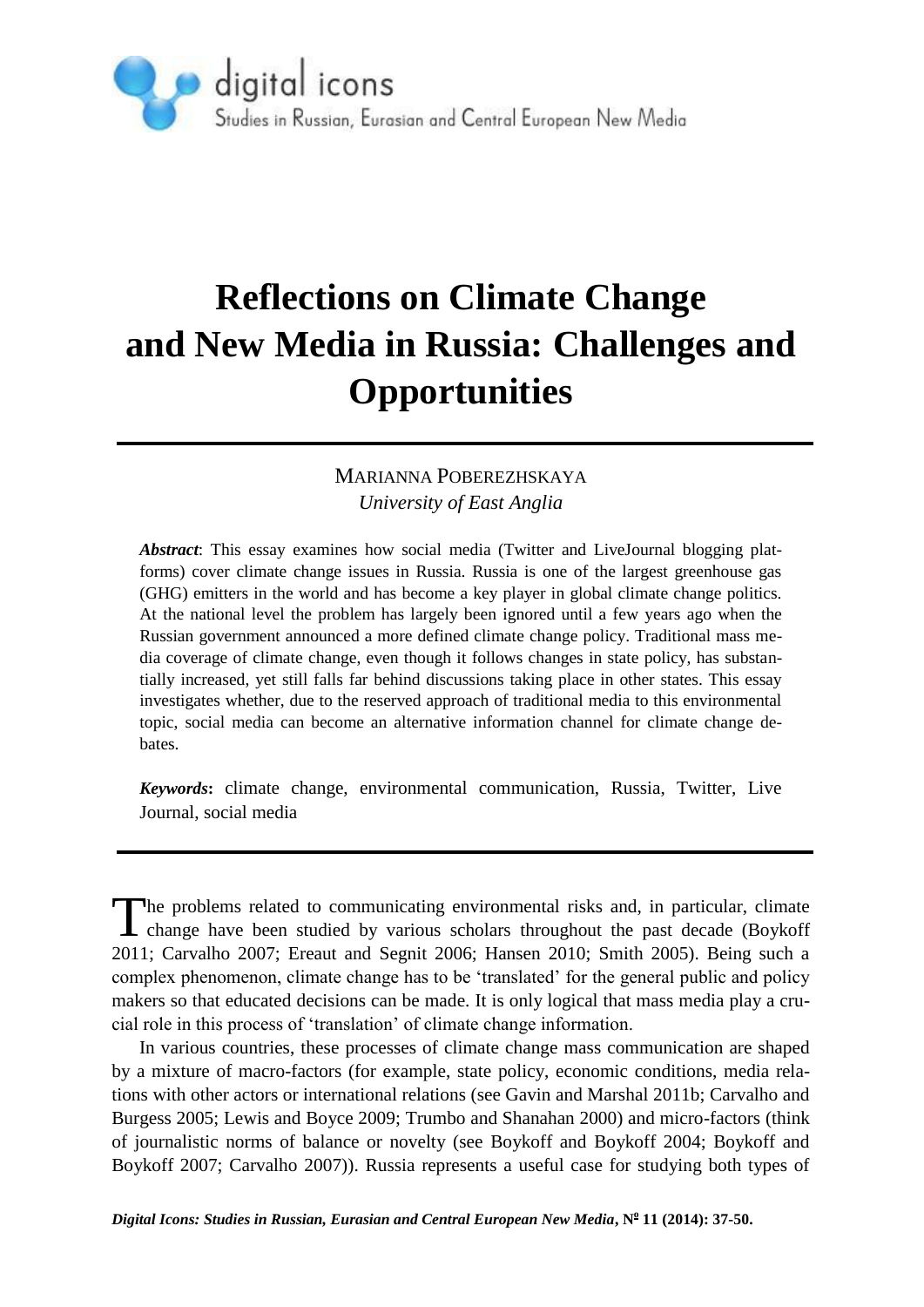factors. Firstly, Russia is one of the largest GHG emitters in the world (UNFCCC 2014), thus, it often becomes a key player during international negotiations on climate change (Afionis and Chatzopoulos 2010; Andonova 2008). Secondly, for several years Russia has occupied a rather questionable position in the climate discussion – seeking to gain political and/or economic benefits at the international level and at the same time ignoring the problem at the domestic level (Henry and Douhovnikoff 2008; Korppoo and Vatansever 2012). Thirdly, due to the way the Russian media system operates (Azhgikhina 2007; Mickiewicz 2008), it has been argued that Russian traditional mass media tend to either re-create the existing political discourse on the problem – by questioning or supporting climate change mitigation or adaption policy depending on where the Russian official position lies – or to simply underrepresent the topic by not writing about it (Poberezhskaya 2014).

With the development and popularisation of internet and new media, we can witness the emergence of a new platform which is available to civil society and independent media to raise the discussion to the next level by openly debating all aspects of the climate change problem (Boykoff 2013; Freelon 2013). Hestres (2014) argues that in the United States 'internet-mediated advocacy organisations' already influence climate change related policies. Also, as Koteyko et al. (2013) observe, online comments allows us to understand readers' own interpretations of climate change issues rather than just the elites' views of the problem. In other words, it can be argued that the internet has been more widely used for climate change debates. As will be discussed in more detail below, this optimistic vision of new media has to be taken with a pinch of scepticism. As Morozov (2012) notices in his critic of 'cyber-utopianism' the internet cannot only promote positive (democratic) processes, it can also promote processes which prevent democratic developments. In the case of climate change, this statement could be interpreted in a sense that new media and the internet do not only provide opportunities for environmental activists to promote their agenda, but also for climate sceptics or deniers to openly communicate their positions.

This essay provides an overview of how climate change is addressed within Russianlanguage social media.<sup>1</sup> My aim is to establish whether new media can claim amore powerful and decisive role in framing climate change in Russia than their offline pendants have. In particular, this essay investigates how climate change is presented in two types of social media – online blogs and Twitter. It concludes with a discussion on how new media, though providing a new platform for the promotion of climate change mitigation, still lacks the power to promote climate change coverage to the next level.

#### **The Internet in Russia: new form or new content?**

In the last decade, Russia has witnessed an extremely rapid growth of internet penetration (up to 1,826 percent in ten years (Oates 2013: 6)). According to the Public Opinion Foundation [*Fond 'Obshchestvennoe mnenie'*], in 2007 only nine percent of their respondents were using the internet as their primary source of information, however, in five years this figure in-

<u>.</u>

<sup>&</sup>lt;sup>1</sup> Due to obvious reasons with regard to some social media and networks, it is difficult to identify the exact location of the user. In this case all Russian language sources were considered.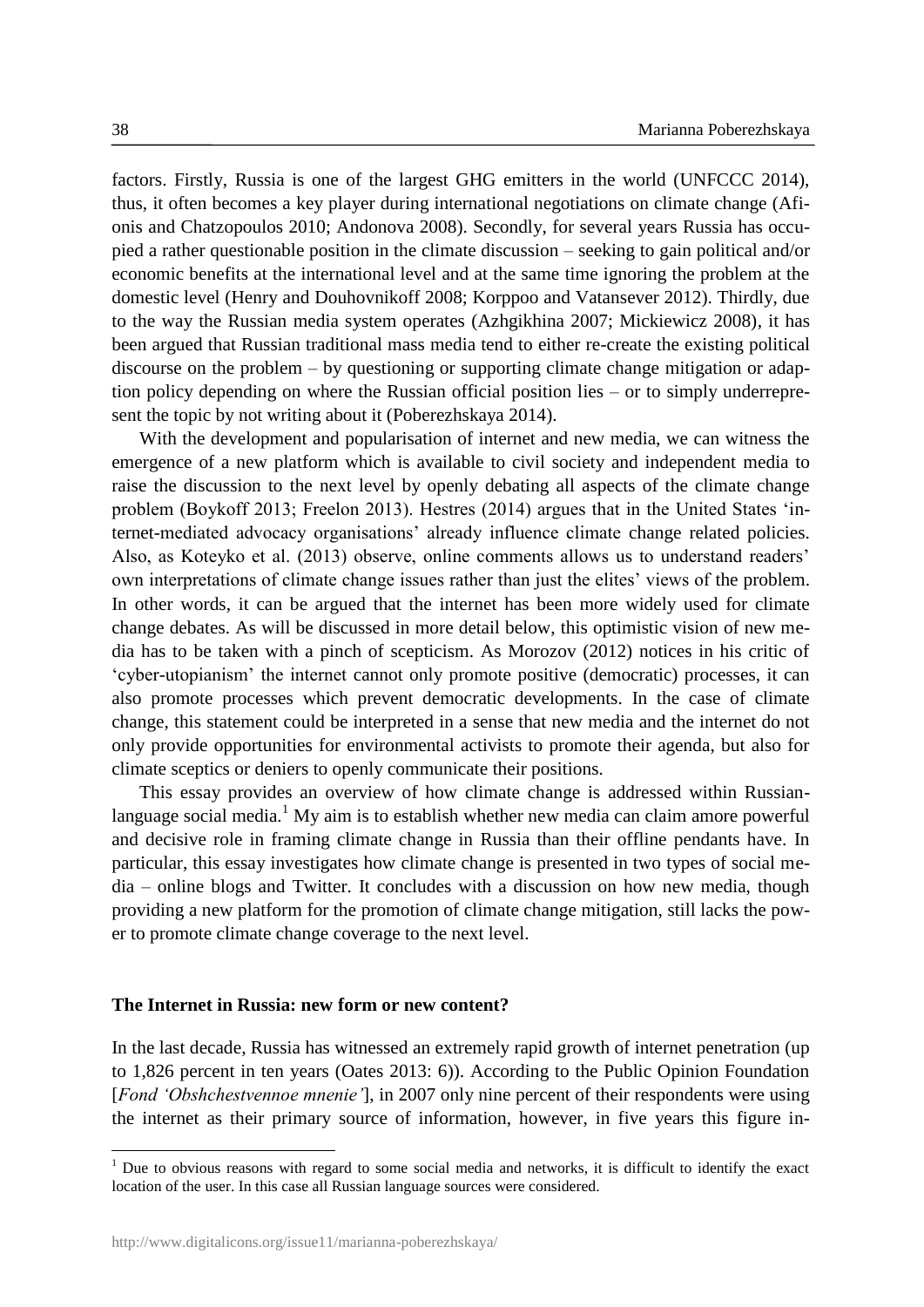creased to 22 percent (FOM 2013). Interestingly enough, at the time when the internet was still relatively unpopular in Russia, it was accompanied by high hopes with regards to its role in developing and sustaining freedom of speech in Russia (Vinogradov 2006; Yushchenko 2007). This 'cyber-optimism' (Oates 2013) was based on the internet's capabilities for open discussions and the absence of state control. However, over time it has become more apparent that the internet's role, and its degree of freedom, has been exaggerated and it is 'not yet breaking down well-established patterns of power' (Fossato et al. 2008: 53). Furthermore, from the early 2010s onwards experts have begun to observe how the Russian government has started to treat the internet and new media more seriously. The Russian government has, to some extent, transferred the ways it works with traditional media to the new media realm. As a result, on the one hand, Russian officials have followed the global trend of using the internet to promote a more democratic society (Misnikov2012; Renz and Sullivan 2013a, 2013b). But on the other hand, Strukov (2012: 111) introduces the term 'networked Putinism' to describe the use of new media by Putin's regime in order to manage the democratic process in Russia. It is argued that because  $RuNet<sup>2</sup>$  becomes a successful tool of political manipulation, it loses public trust as a potential platform for public discussion (Schmidt and Teubener 2009 in Panchenko 2011: 113). As Oates and McCormack (2010: 133) note, 'Russia is shaping the internet, rather than Russian society being shaped by the internet'.

### **Twitter**

1

Twitter, founded in 2006, now hosts '241 million monthly active users' who send 500 million messages or 'tweets' daily (Twitter official website 2014). Due to its structural nature (only 140 characters can be posted by a user at one time), Twitter does not allow for the extensive analysis of public discussion, but it does allow us to see user stances on certain issues. For this research project, 595 tweets were collected, which include all Russian language posts that mentioned 'climate change' [*izmenenie klimata*] and which were published by users from 21 December 2013 to 21 February 2014.<sup>3</sup> Pearce et al. (2013) in their study on Twitter and the way its users reacted to the latest Intergovernmental Panel on Climate Change (IPCC) report identified three Twitter communities – 'climate critics, climate convinced and climate neutral tweeters'. Following this same logic, the tweets collected for this project were also analysed based on whether the authors question or accept the existence of climate change or just share neutral information about it.

The results showed that out of 592 tweets – 532 could be referred to as being in the 'climate convinced' category whilst 59 posts did not express any position and only one post was clearly climate sceptical (in addition, three posts were irrelevant and only mentioned climate change in a different context). The one 'sceptical' post, which blamed climatologists for deception, stated: 'untruthful ecologists change the term 'global warming' to 'climate change' when it was found that there is no such thing as global warming' (iwmaster 30.12.2013).

 $2$  Russian language internet (see more on RuNet in Schmidt and Teubener 2006)

<sup>&</sup>lt;sup>3</sup> The timeframe was selected randomly without attachment to any climate change event at either the national or international level (which could influence the results).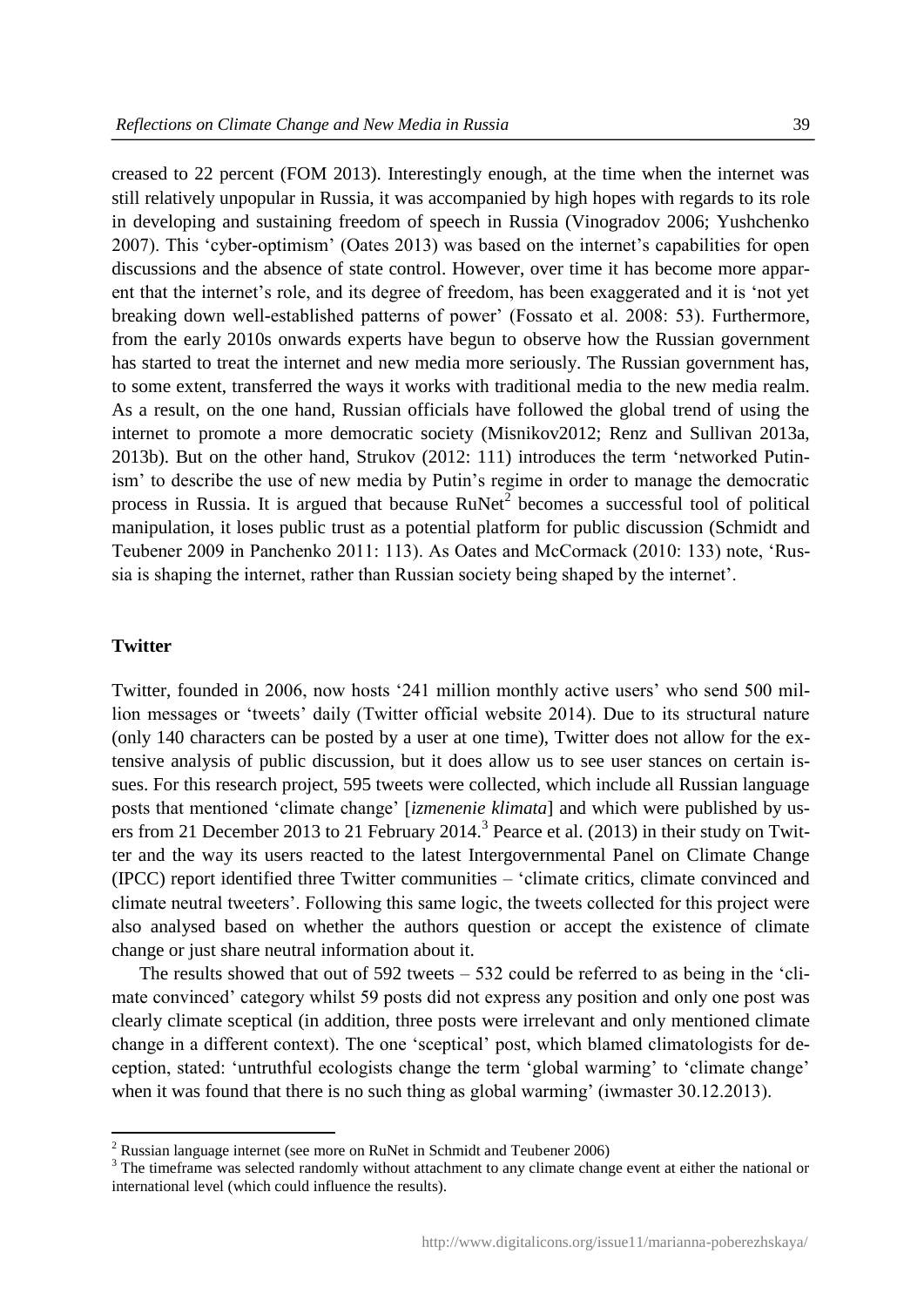'Neutral tweets' mostly provided information on climate change without any negative or positive characterisation of the phenomenon. It was noticed that 45 tweets contained links to various reports, presentations or student papers on the topic which could lead us to conclude that the topic is relatively popular among Russian students (or their teachers and/or curricula). However, this is a highly speculative conclusion which needs much greater investigation.

The largest category of 'climate convinced' tweets provided a large range of topics. Firstly, 197 tweets (almost one third of all posts) were devoted to the negative consequences of climate change. It should be noted that due to the nature of Twitter, various users often publish (re-tweet) identical messages. This allows us to identify the popularity of certain topics (often users re-tweet articles that have appeared in traditional media). For instance, information on how climate change negatively affects people's health, causes melting of Greenland's ice sheet, and threatens deer and snail populations, appeared 6-8 times within the studied period, whilst 11, 15 and 18 users re-published information (respectively) on how climate change causes outbreaks of ticks in Russian forests, leads to significant economic losses and increases in food prices. Interestingly, 31 users re-tweeted information and links to articles on how climate change (though not anthropogenic) was a reason for the disappearance of the Indus Valley Civilisation. The most popular post in this sub-category of climate change's negative consequences stated that 'annually, climate change kills thousands of penguin chicks' (Riascience 29.01.2014). This concern with the catastrophic outcome of climate change is understandable: as has been argued, people are more likely to react to climate change if it is perceived as something directly affecting their lives (Howard-Williams 2009; McManus 2000). Similarly, it could explain users' high interest in the negative effects of climate change on various life-forms, especially if they relate to popular animals such as deer, penguins, polar bears, panda bears and so on. Arguably, in this way people 'objectify' the abstract concept of climate change by making it more visual and once again more relatable (Hoijer 2010).

A second interesting observation in the 'climate convinced' category is that 102 tweets (the second most popular topic within the studied data) stated that the 'sun has almost no effect on climate change' (e.g. indecentia 22.12.2013). This finding, published in an article authored by American scientists in *Nature Geoscience* and re-published by a number of Russian media outlets, states that whilst the sun is claimed to be a negligible factor in climate change, volcano eruptions were the main reason for modifications in Earth's climate until the nineteenth century, and from the twentieth century this 'championship' was passed to GHG emissions (Gazeta.ru 2013). It is important to consider that the article confirms the anthropogenic character of climate change in the twentieth century (and beyond) (The Royal Society 2010). It thus dismisses a popular belief in the 'normality' of global warming – a conviction which plays down human responsibility for the environmental crisis and helps postpone agreements on climate change mitigation policy (Bell 1994; Carvalho 2007). This case can serve as an example of traditional media discourse's relocation to the social media.<sup>4</sup>

Lastly, one of the most surprising findings in this snapshot concerns the popularity of American officials. For instance, 37 users re-tweeted Barak Obama's statement that 'climate

<u>.</u>

<sup>&</sup>lt;sup>4</sup> This example has to be taken with caution since such media outlets as Gazeta.ru or Lenta.ru are not 'clear cut', in a sense into which category they fall – traditional or new media.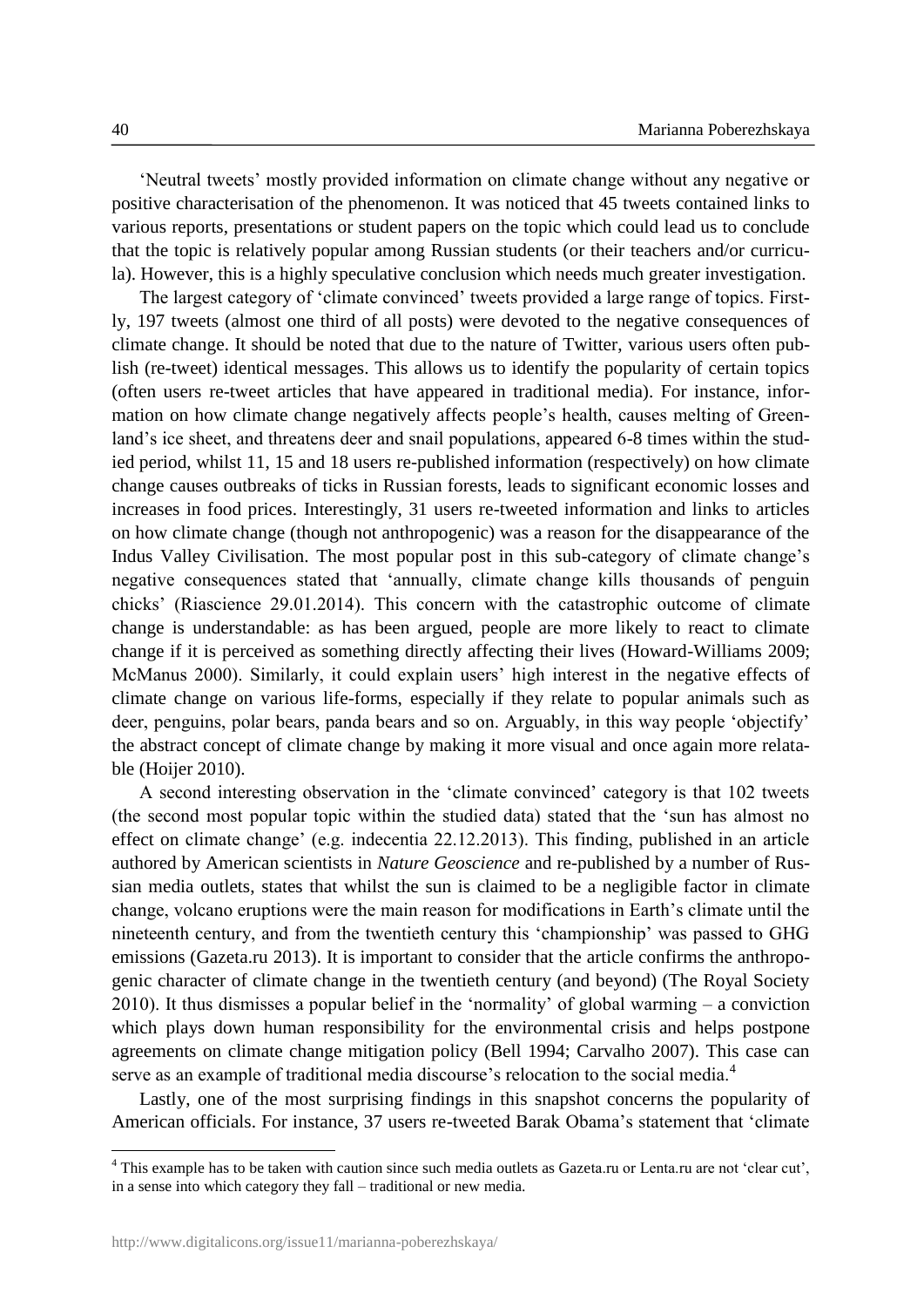change is an indisputable fact' and 104 tweets (the most popular post within the studied sample) quoted US Secretary of State John Kerry's statement that climate change is comparable to weapons of mass destruction. Does this suggest that American authorities are seen as more trustworthy on this subject matter? Does it mean that the 'users' were shocked that even the USA which has a relatively sceptical population admits the seriousness of climate change? Once again due to the limited length of Twitter posts, this remains unclear. It is worth noting that Russian officials were only mentioned twice and in both cases in a negative way. In the first case, references were made to 'Putin's supporters' who will soon be 'living on palm trees' (Sergey Sergey G 25.12.2013); in the second case, the user raised the question 'it is already thundering [meaning that we are already suffering from climate change consequences – MP] but why does the state ignore climate change'? (David\_Webb 18.01.2014). As has been mentioned beforehand, Russian climate change politics are indeed quite ambiguous, passive and sometimes even contradictory. But this kind of open criticism (or at least an attempt at criticising) is quite unique for climate change discourse in Russia (Poberezhskaya 2014).

Overall, this analysis of Twitter has demonstrated that a majority of posts belong to the 'climate convinced' category. These observations can be explained by the types of users that Twitter attracts. For example, this social network on average attracts younger, more welleducated and, relatively speaking, more politically engaged audiences (than those of traditional media) (Oates 2013). In this case Twitter is used in order to create awareness of climate change as well as to highlight its negative outcomes. The influence of Twitter should not be overestimated. The cumulative audience of these posts is most likely to be far smaller than the audience of the majority of traditional media (based on the number of users' followers and the circulation of Russian newspapers).

#### **Blogging on climate change**

Blogs present useful data for the analysis of climate change communication. Koteyko (2010: 657) – who is one of the first researchers exploring this type of social media with regards to climate change – argues that:

blogs are arguably one of the best media to study the 'dramatic dimensions' (Cobb and Elder 1983) of the climate change issue like ethics, morality and uncertainty, as online debates can show how different actors attempt to redefine existing solutions to the problem or point out that the solutions do not work.

It has been observed that Russia possesses one of the 'world's most engaged social networking audiences?' (Alexanyan 2009: 6). In this observation of Russian language blogging on climate change, I have looked only at the most popular blogging platform – LiveJournal (Fossato et al. 2008; Web Index report 2013). As in the case of Twitter, the same timeframe and keywords were used.

Overall, 62 blog entries were identified. Following the same methodological steps as in the previous section, all entries were again divided into 'climate convinced', 'climate neutral'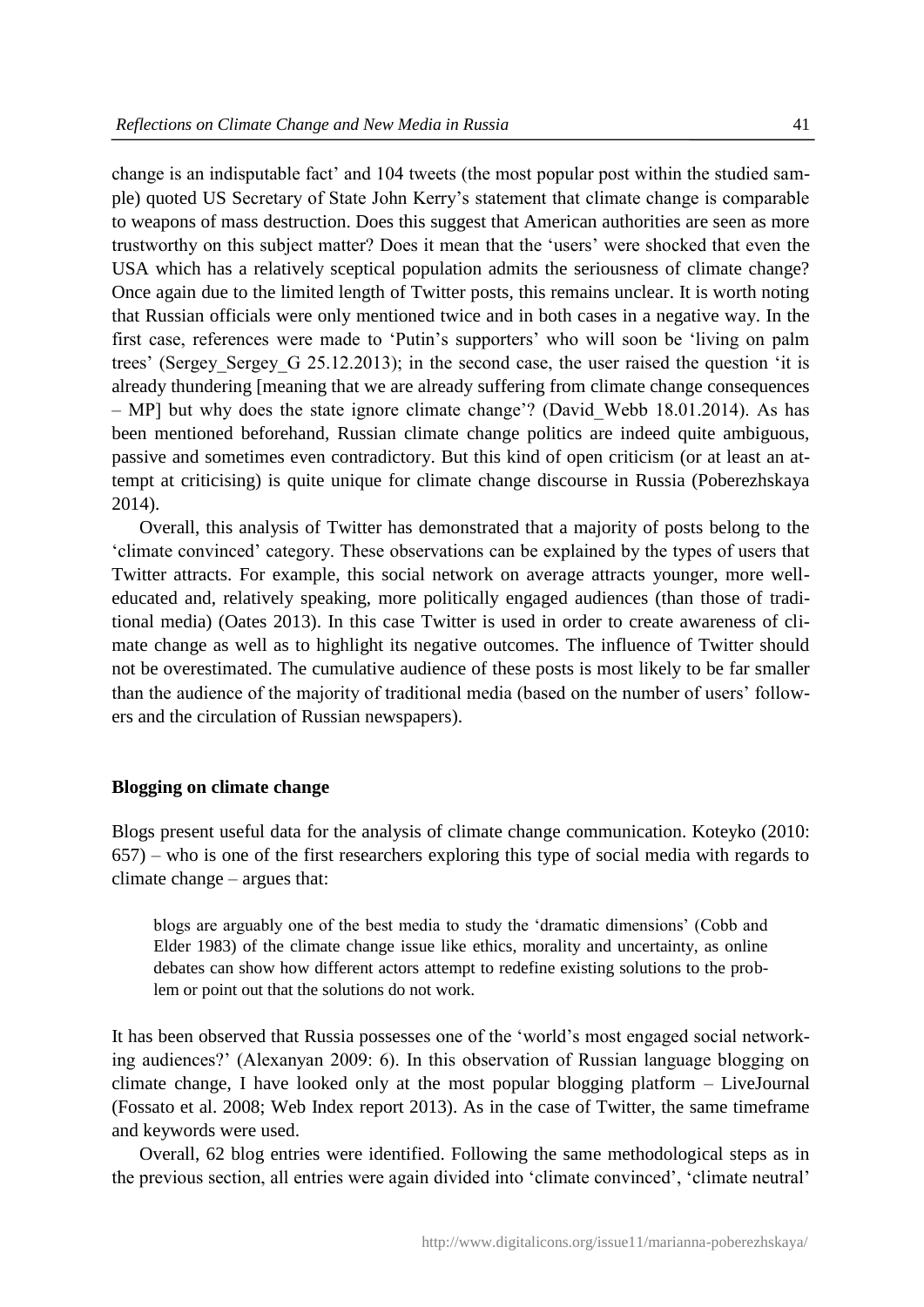and 'climate sceptic' categories. Unlike in the case of Twitter, only 30 entries (just under 50 percent) belonged to the 'climate convinced' category. Out of them only 15 were fully devoted to climate change, whilst another 15 only mentioned climate change among other topics. Similar to Twitter content, the majority of entries (18) were devoted to the negative consequences of climate change, including the disappearance of certain types of fish and birds, changes in the Great Barrier Reef, depletion of freshwater resources and ice melting. Several blog entries were dedicated to security issues including three bloggers re-posting John Kerry's statement on climate change as being similar to 'weapons of mass destruction' (the same event which was so popular in Twitter coverage), an entry devoted to the US army and how it has 'started' a war against its own climatologists who support the theory of anthropogenic climate change (zbaza 8.02.2014), and finally, an entry on a potential 'climate war' which may emerge as a logical consequence of resource scarcities (gornomari 17.02.2014).One blog entry which redirects readers to an article by a British scholar on climate politics in which the Russian position and behaviour are carefully scrutinised (russiancouncil 3.02.2014).

Lastly, I would like to note that there were also three blog entries which contained slightly positive messages with regards to climate change mitigation steps. One of them provided a description of a technology which allows people to improve insulation in their houses – a device which, as the author states, will contribute to the fight against climate change (mimohod 8.01.2014). Two other entries were dedicated to the Sochi Olympic Games. Both entries underlined the statement that the Sochi Olympics were announced as one of the 'greenest' and carbon neutral games in the history of the Olympic movement. One entry confirms the desire of the Russian government to offset the Games' emissions) (clicr 24.12.2013). The second entry discusses the Russian NGO 'Russia Carbon Fund' [*Fond "Russkii Uglerod"*], which has organised an exhibition of art objects made out of recycled waste (clicr 12.02.2014). The same exhibition provided visitors to the Games with a chance to calculate their 'carbon footprint': in order to 'cover' it the visitor could have donated money for recovering Russian forests.

A majority of the blog entries in the 'neutral' category (16 out of 23) just mention climate change within the description of movie or film plots, as a natural reason for the disappearance of mammoths or some ancient civilisations in the past. Interestingly, several blog entries in this category (which can be considered very close to the climate sceptic position) outlined potential positive consequences of climate change for Russia (economic benefits from Arctic development and increased agricultural production).

The 'sceptic' category included posts which either denied climate change's existence or openly questioned its anthropogenic character. Two tendencies were noticed within this group of blogs. From one side, the posts tried to debunk the 'myth' of anthropogenic climate change which is most likely not happening at all (even Pushkin noticed in his poems very warm winters, hence anomalous weather is quite natural (klausnick 4.01.2014)) and from another side, they uncover the conspiracies behind this 'plot'. One author explains in a very lengthy piece how climate change is a result of the changes in the Gulf Stream and how the US – whilst stimulating the myth of GHG emissions' influence on climate change – is hiding the real ('catastrophic') state of the climate and is urgently trying to prepare its country for environmental collapse (beriozka\_rus 16.01.2014). Another entry (whose tone is quite close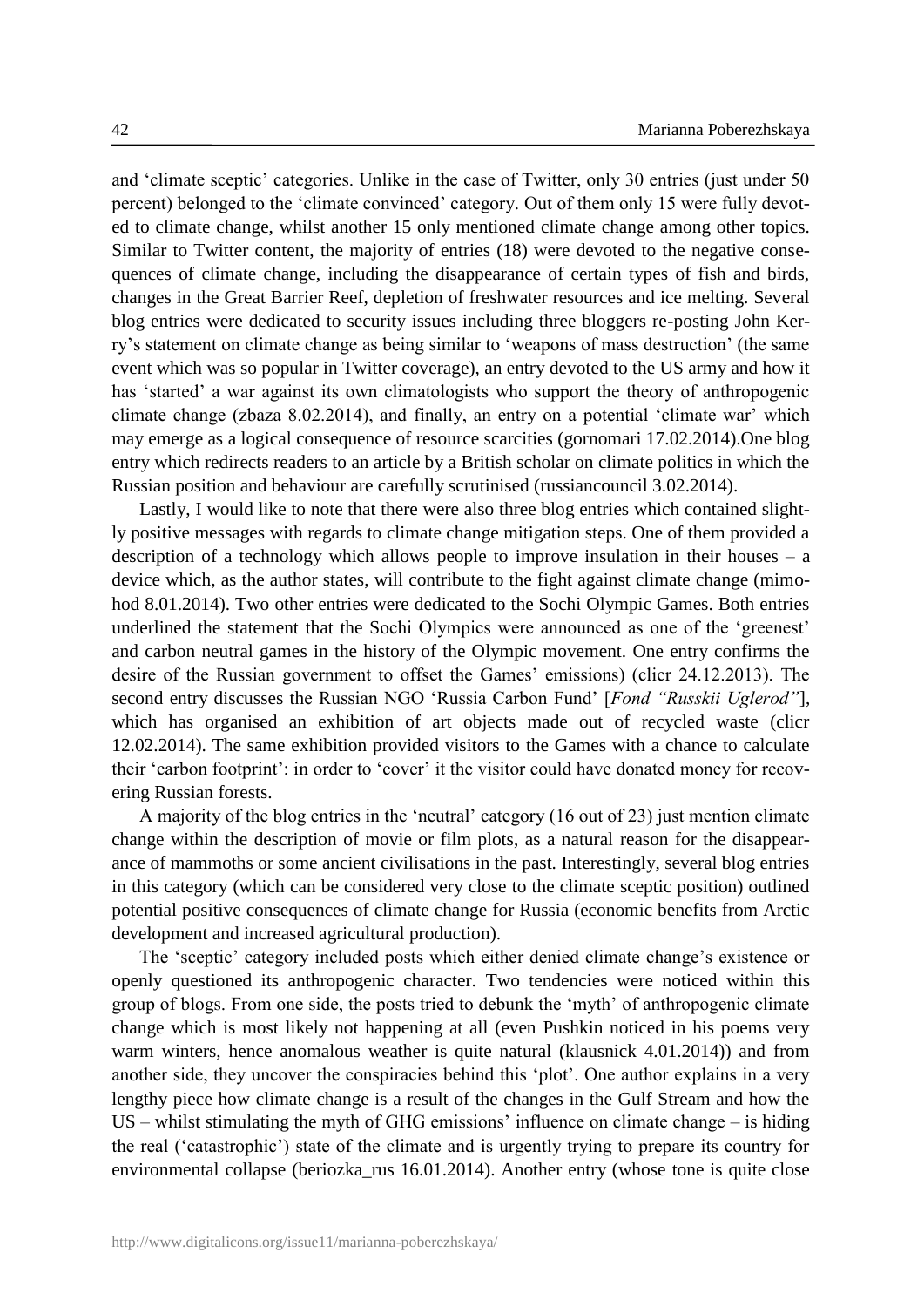to that of racist propaganda) states that anthropogenic climate change is one of the many lies 'poured upon us' by 'the Jewish rulers of the world' (ponchik\_k 9.02.2014).

**Image 1.** Installation at the 'Russian Carbon Fund' eco art objects exhibition, Sochi Olympic Park 2014.



*Source*: http://clicr.livejournal.com/149278.html (accessed 22 February 2014).

Overall, these observations demonstrated that blogs provide a lot of material for climate change communication studies. As Athique (2013: 203) rightfully notes, 'blogs tend to favour a more extreme polarization of viewpoints, since they lack the formal centralizing mechanism established by traditional media controls (the "professional tones of objectivity")'. Hence the content of the blogs is much more diverse than those in traditional media. Also, in comparison to Twitter the studied blogs were much more sceptical towards climate change problems – more often questioning its anthropogenic nature or discussing only the positive sides of the issue. For future studies, it would be beneficial to not only look at the range of various blogging platforms and extend the timeframe, but to also add a quantitative and qualitative analysis of blog comments<sup>5</sup> – an online text type that was omitted in this snapshot of climate change representation in social media. Perhaps blog entries are by nature more controversial and produce greater and more heated discussion. At the same time it can

<sup>&</sup>lt;u>.</u> <sup>5</sup> One of the approaches which could be used here is the scholarly technique of issue mapping (http://www. issuemapping.net).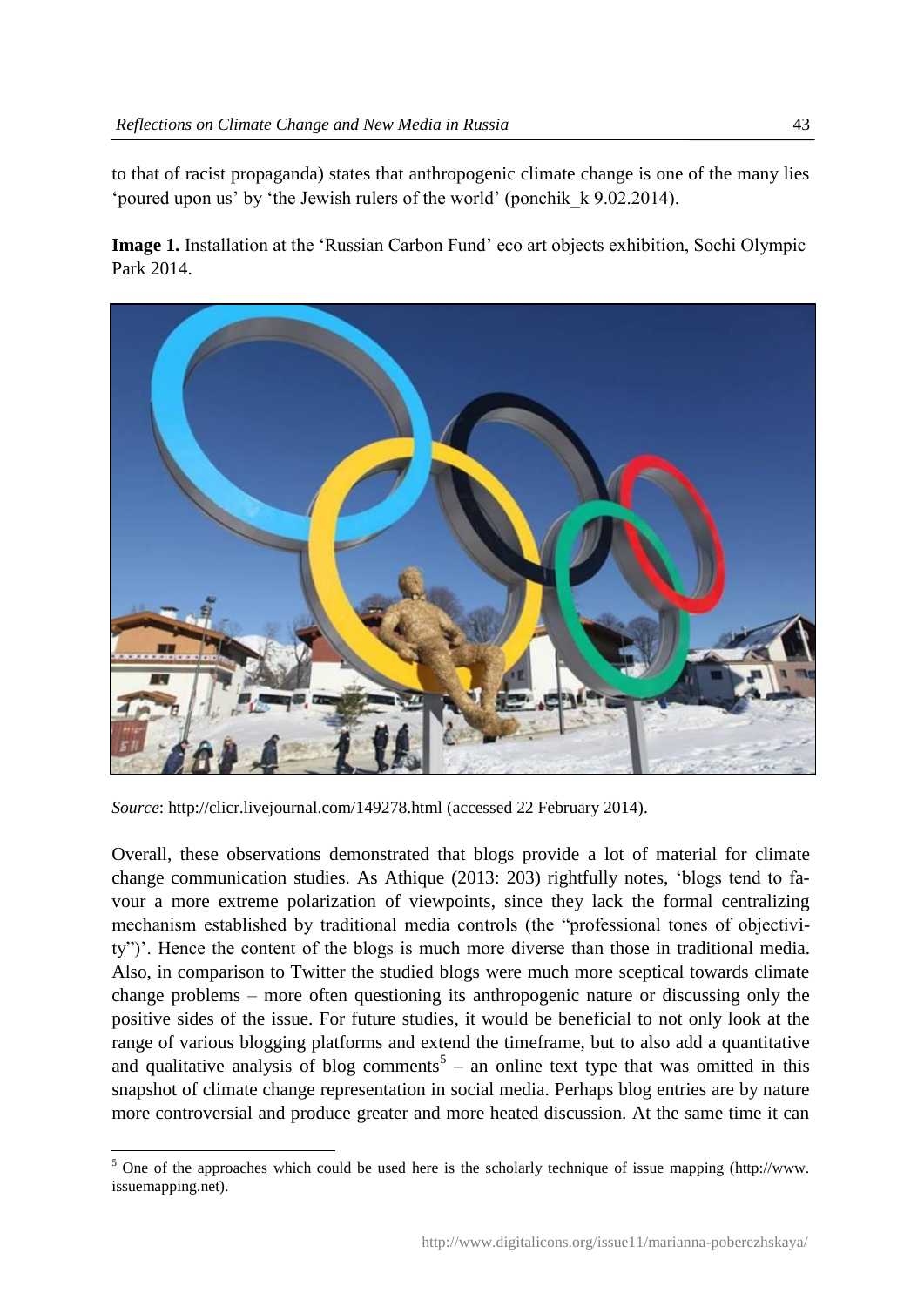also be beneficial to look at the restrictions that the bloggers and Twitter users experience or impose upon themselves through self-censorship (Marwick and boyd 2011) – a common online practice which calls into question the idea of the new media as a censorship-free zone.

### **Concluding remarks**

In their study on the political economy of mass media, Herman and Chomsky (2002) acknowledge that the internet can provide a better representation for civil society by breaking through the elite-dominated traditional media realm. At the same time the authors conclude that it is very unlikely that the internet will bring significant changes in the way media operate within market driven (or, in the Russian case, state-centralised) economies. Neil Gavin (2009: 130) states that, 'for British citizens to make effective use of the web, they need to be a good deal more connected, interested, persistent, and "web-savvy" than they actually are. Consequently, its influence on climate change politics may still only be marginal'. Having said this, Gavin (2010) admits that the internet provides an open space for a diverse range of opinions and unlimited space for information on the topic. Indeed, the above analysis of LiveJournal blog content demonstrates that the published posts proposed a great range of opinions and messages – starting with practical advice on how to make your own contribution to the fight against climate change, and ending with anti-America discussions. On the other hand, as Gavin and Marshall (2011a) have argued, the internet often duplicates conventional media messages without bringing anything authentic to climate change discourse. The observations of this study compel us to conclude that (especially in the case of Twitter) the lion's share of the material studied consisted either of copied messages produced by the traditional media or of plain links to traditional media websites.

Another issue which has to be considered when studying climate change communication through social media is the type of media outlet approached. Freelon (2013: 5) argues that, in social media, the 'discourse architecture influences' the content of these communicative tools. Whether 'users can pre-select desired content, the amount of text they are allowed to enter per post, the presence of "reply" features, and the ability to filter or report offensive behaviour' can stir the quality and quantity of comments produced. Indeed, as the analysis of Twitter discourse illustrates, the nature of this social media outlet restricts the possibility for interpretation. Even the proposed classification of 'climate sceptic', 'climate neutral' or 'climate convinced' groups based on the limited information of 140 characters can be contested.

At the same time the role that social media play in climate discourse should not be dismissed or underestimated. As Athique (2013: 201) states, 'a significant number of bloggers are using the platform to offer political comments and to share their own views on news and current events'. Athique's claim holds true for Russia no less than for other countries: we cannot disregard that Russian bloggers' political views and interests are tangibly more independent and critical than those of offline consumers of traditional media (Etling et al. 2010). In the case of climate change, the internet and various social platforms allow environmental NGOs to express disagreements with 'traditional media' products and propose their own vision of events. Exemplary for this trend is the reception of the documentary 'The History of a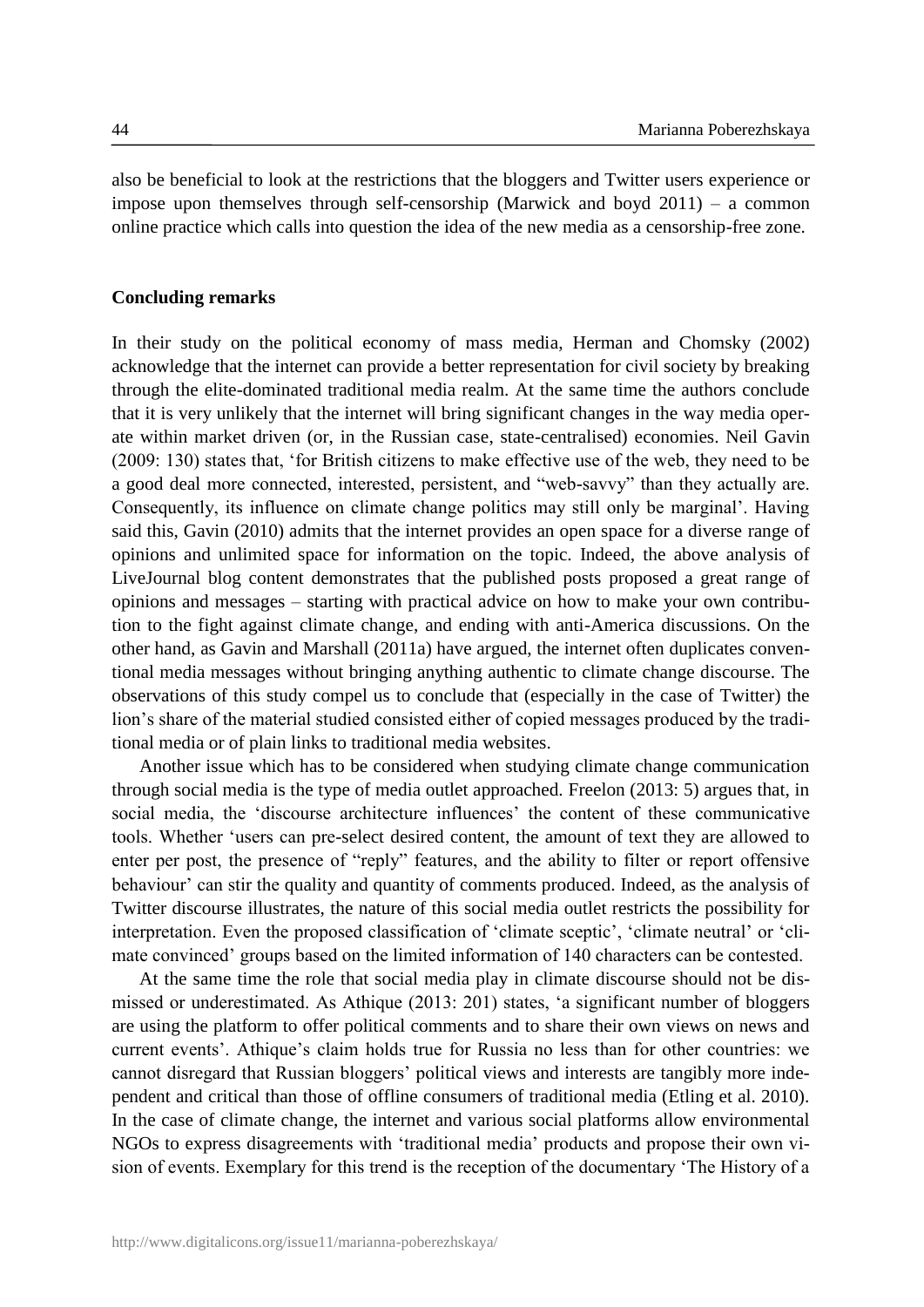Certain Lie, or Global Warming' [*Istoriia Odnogo Obmana, ili Global'noe Poteplenie*], which was broadcasted by Channel One in 2009 and which debunked the 'myth' of climate change. Greenpeace Russia and the WWF-Russia immediately reacted and published online video responses and articles in which they explained how the documentary was misleading (Greenpeace 2009; Ecoloungetv 2009).

Admittedly, the opinions of internet users cannot simply be equated to public opinion, but social media do allow us to understand the 'trending' topics.<sup>6</sup> They provide some possible answers to the question how people process the information on climate change – whether this is the concern about dying penguin chicks or disbelief in the anthropogenic character of climate change and belief in its conspiratorial nature. As has been argued, 'contemporary social network sites [have] the capacity to integrate online social networks with those formed in the physical context of everyday life' (Athique 2013: 103). In this sense it is important to understand that people who write in social media about climate change and those who read this information are often already committed to the issues. According to Hestres (2014: 237), for instance, US internet-mediated advocacy organisations often reach groups through their online campaign that are already alarmed. In this sense this online activity could be called 'preaching to the choir'; however, as Hestres' study demonstrates, it nevertheless manages to become an important component in 'a full-blown social movement to tackle climate change'. In this case the internet has helped 'turn members of the climate issue public into committed, long-term activists' (ibid). The same logic could be applied to the climate-sceptic community, however: by questioning climate change, these users will continue to search for and read information which subsequently cements their view.

Overall, we can conclude that the role that the social media examined in this essay play in climate change communication is quite questionable. Whilst providing a platform for a vast range of topics, they often duplicate the climate discourse that already exists in traditional media.<sup>7</sup> However, social media do offer both climate activists and climate sceptics a chance to raise their concerns. They also allow scholars, policy makers and environmental activists to see which aspects of this problem become less or more popular, how to attract the attention of the online (and perhaps the offline) community. In short, it is apparent that this topic requires further substantial studies.

#### **References**

1

- Afionis, Stavros, and Ioannis Chatzopoulos (2010). 'Russia's Role in UNFCCC Negotiations Since the Exit of the United States in 2001'. *International Environmental Agreements-Politics Law and Economics*, 10: 45-63.
- Alexanyan, Karina (2009). 'Social Networking on Runet: The View from a Moving Train'. *Digital Icons: Studies in Russian, Eurasian and Central European New Media, 1 (2): 1-*

<sup>&</sup>lt;sup>6</sup> However, given the relatively small penetration of Twitter and LJ and the social profile of their users, these topics could only be trending in specific social groups.

<sup>&</sup>lt;sup>7</sup> In this case the references were made to Russian mass media.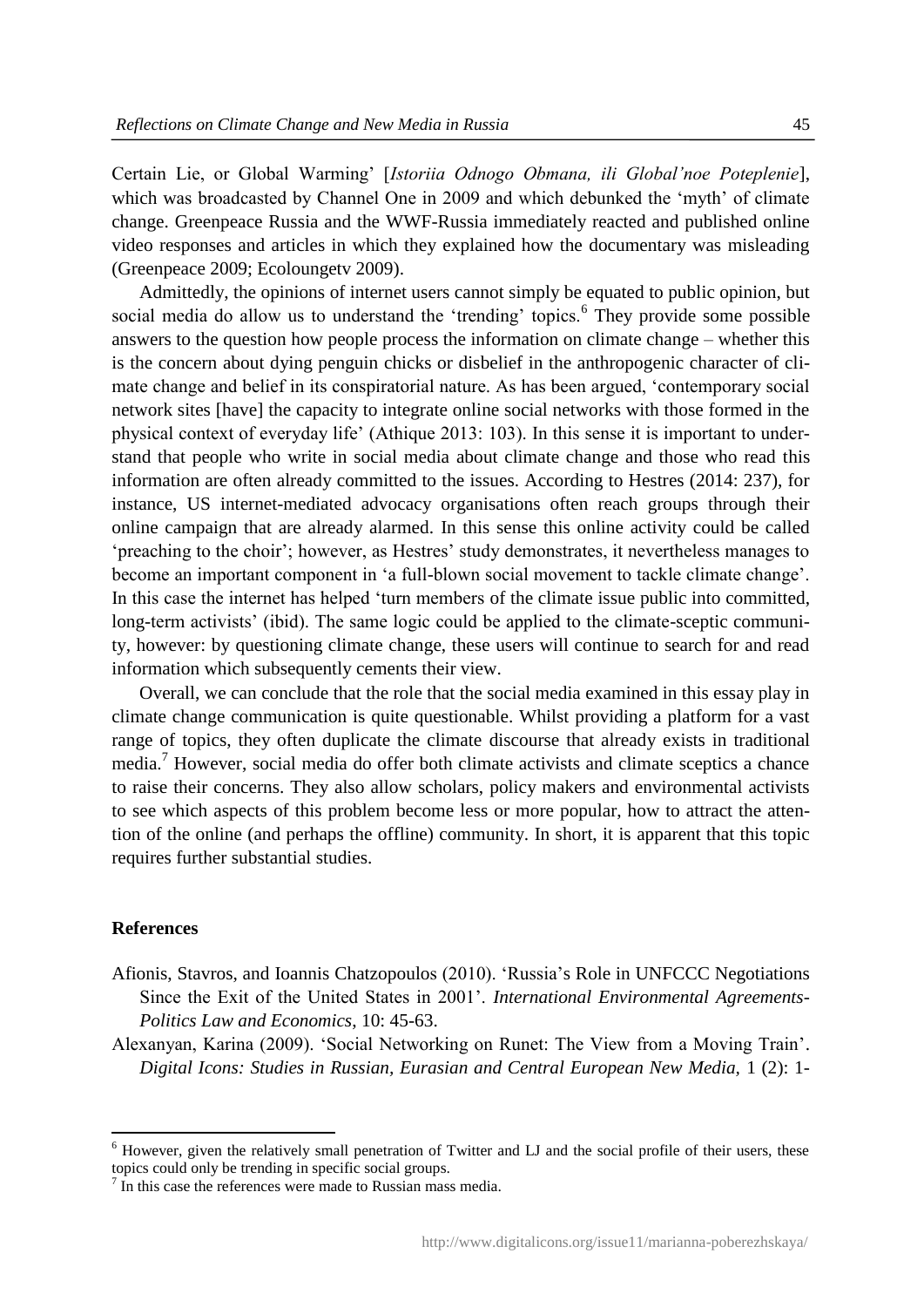12*.* http://www.digitalicons.org/wp-content/uploads/2009/11/Karina-Alexanyan-DI-2.1. pdf (accessed 5 February 2014).

- Andonova, Liliana (2008). 'The Climate Regime and Domestic Politics: the Case of Russia'. *Cambridge Review of International Affairs*, 21: 483-504.
- Athique, Adrian (2013). *Digital Media and Society: an Introduction*. Cambridge: Polity.
- Azhgikhina, Nadezhda (2007). 'The Struggle for Press Freedom in Russia: Reflections of a Russian Journalist'. *Europe-Asia Studies*, 59 (8): 1245-1262.
- Bell, Allan (1994). 'Climates of Opinion: Public and Media Discourse on the Global Environment'. *Discourse and Society*, 5 (1): 33–64.
- beriozka rus (2014, 16 January). 'Klimat i geopolitika (chast' 2)' / 'Climate and Geopolitics (part 2)', *LiveJournal*. http://beriozka-rus.livejournal.com/294268.html (accessed 21 February 2014).
- Boykoff, Maxwell (2011). *Who Speaks for the Climate? Making Sense of Media Reporting on Climate Change*. Cambridge: Cambridge University Press.
- Boykoff, Maxwell (2013). 'Public Enemy No. 1?: Understanding Media Representations of Outlier Views on Climate Change'. *American Behavioral Scientist*, 57 (6): 796–817.
- Boykoff, Maxwell and Jules Boykoff (2004). 'Balance as Bias: Global Warming and the US Prestige Press'. *Global Environmental Change*, 14: 125–136.
- Boykoff, Maxwell and Jules Boykoff (2007). 'Climate Change and Journalistic Norms: A Case-study of US Mass Media Coverage'. *Geoforum*: 1190-1204.
- Carvalho, Anabela (2007). 'Ideological Cultures and Media Discourses on Scientific Knowledge: Re-Reading News on Climate Change'. *Public Understanding of Science*, 16: 223–243.
- Carvalho, Anabela and JacquelinBurgess (2005). 'Cultural Circuits of Climate Change in UK Broadsheet Newspapers, 1985-2003'. *Risk Analysis*, 25 (6): 1457-1469.
- clicr (2013, 24 December). 'Rossiiskie uchenye k fevralyu otsenyat "uglerodnyi sled" Olimpiiskikh igr' / Russian Scientists will estimate "carbon footprint" of the Olympics Games by February", *LiveJournal*. http://clicr.livejournal.com/142122.html (accessed 22 February 2014).
- clicr (2014, 12 February). 'Fond "Russkii Uglerod" predstavliaet na olimpiade vystavku eko iskusstva' / 'Fund "Russian carbon" Presents Eco Exhibition at the Olympics', *LiveJournal*. http://clicr.livejournal.com/149278.html (accessed 22 February 2014).
- David\_Webb [David Oreshok] (2014, 18 January). Twitter. https://twitter.com/David\_Webb/ statuses/424730751985147904 (accessed 21 February 2014).
- Ecoloungetv (2009). 'O fil'me 'Istoriia odnogo obmana' spetsial'no dlia proekta Ecolounge/About the Film 'The History of a Certain Lie' Especially for the Ecolounge Project'. [video online], *Youtube*. http://www.youtube.com/watch?v=vyFZVhwiCs0 (accessed 3 March 2014).
- Ereaut, Gill and Nat Segnit (2006). 'Warm Words: How Are We Telling the Climate Story and Can We Tell It Better?' *Institute for Public Research*. www.ippr.org (accessed 11 November 2009).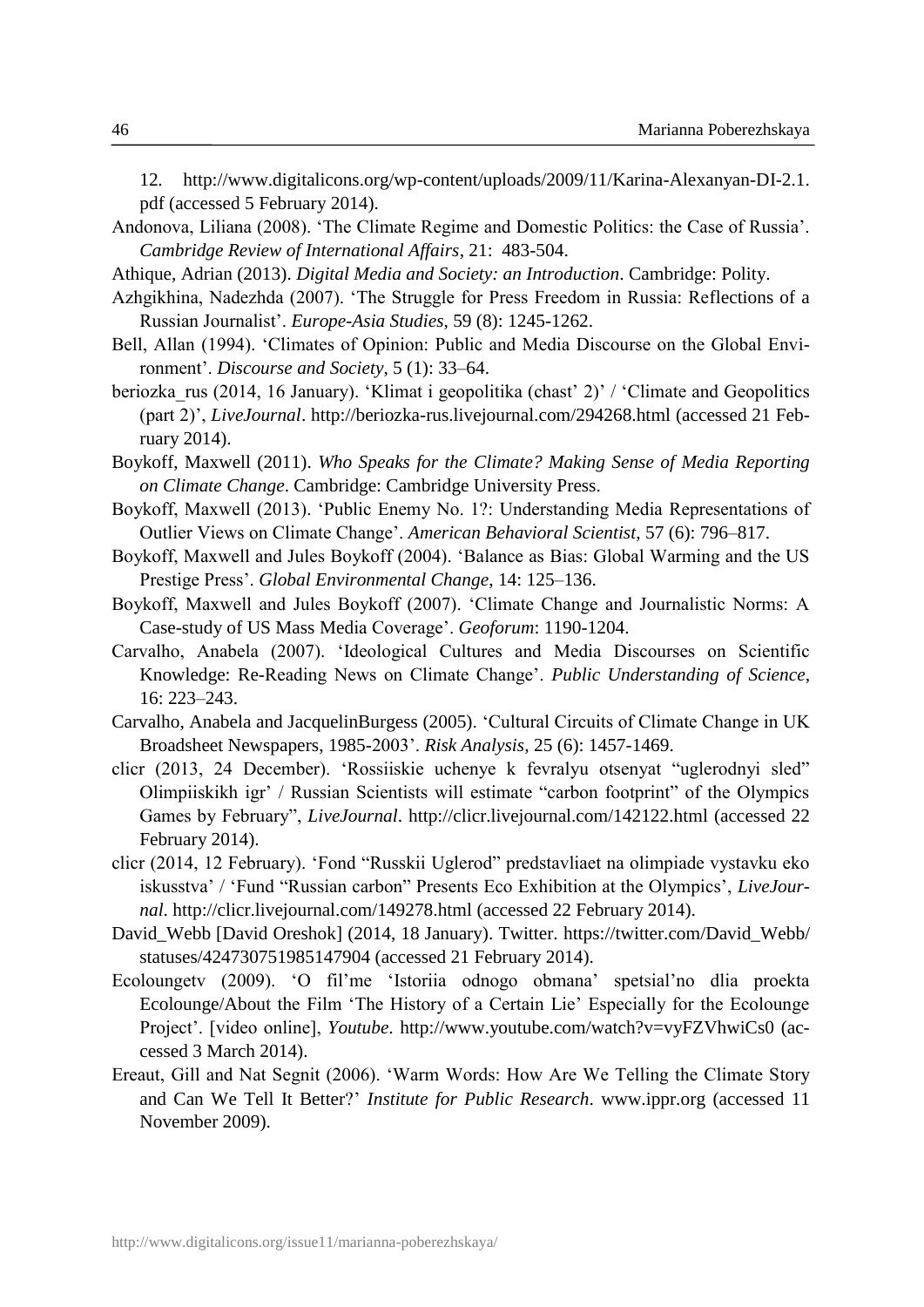- Etling, Bruce, Karina Alexanyan, John Kelly, Rob Faris, John Palfrey and Urs Gasser (2010). 'Public Discourse in the Russian Blogosphere: Mapping RuNet Politics and Mobilization'. *BerkmanCenter Research Publication,* No. 2010-11, October 19: 1-46.
- FOM (2007). 'SMI: Predpochitaemye kanaly informatsii/Mass Media: Preferable Channels of Information'. http://bd.fom.ru/report/cat/smi/smi\_rei/d073121 (accessed 15 June 2010).
- FOM (2013). 'Istochniki informatsii i telepredpochteniia rossiian/Sources of Information and TV Preferences of Russians'. http://soc.fom.ru/obshchestvo/10938 (accessed 2 October 2013).
- Fossato, Floriana, John Lloyd and Alexander Verkhovsky (2008). *The Web That Failed: How Opposition Politics and Independent Initiatives Are Failing on the Internet in Russia.* Oxford: Reuters Institute for the Study of Journalism.
- Freelon, Deen (2013). 'Discourse Architecture, Ideology, and Democratic Norms in online political discussion'. *New Media &Society: 1-20,* doi: 10.1177/1461444813513259 (accessed 10 March 2014).
- Gavin, Neil (2009). 'The Web and Climate Change Politics', in *Climate Change and the Media,* edited by Tammy Boyce and Justin Lewis. New York: Peter Lang Publishing, 129- 142.
- Gavin, Neil (2010). 'Pressure Group Direct Action on Climate Change: The Role of the Media and the Web in Britain – A Case Study'. *The British Journal of Politics and International Relations*, 12: 459-475.
- Gavin, Neil and Tom Marshall (2011a). 'Climate Change and International Protest at Copenhagen.Reflections on British Television and the Web', in *Transnational Protests and the Media*, edited by Simon Cottle and Libby Lester. New York: Peter Lang, 197-209.
- Gavin, Neil and Tom Marshall (2011b). 'Mediated Climate Change in Britain: Scepticism on the Web and on Television around Copenhagen'. *Global Environmental Change*, 21 (1): 1035–1044.
- Gazeta.ru (2013, 23 December). 'Solntsepochti ne vliiaet na izmenenie klimata/Sun Practically does not Influence Climate Change]'. http://www.gazeta.ru/science/news/ 2013/12/22/n\_5835877.shtml?utm\_source=dlvr.it&utm\_medium=twitter (accessed 26 February 2014).
- gornomari (2014, 17 February). 'V ozhidanii shoka. Bor'ba za prirodnye resursy' / 'Expecting a miracle. Fight for Natural Resources', *LiveJournal*. http://gornomari.livejournal. com/686542.html (accessed 21 February 2014).
- Greenpeace (2009). *'Global'noe naduvatel'stvo na pervom/Global Swindle on the First Channel'.* http://www.greenpeace.org/russia/ru/news/3972797 (accessed 4 November 2009).
- Hansen, Anders (2010). *Environment, Media and Communication.* London: Routledge.
- Henry, Laura and Vladimir Douhovnikoff (2008). 'Environmental Issues in Russia'. *Annual Review of Environment and Resources*, 33: 437-460.
- Herman, Edward and Noam Chomsky (2002). *Manufacturing Consent. The Political Economy of the Mass Media.With a New Introduction by the Authors*. New York: Pantheon Books.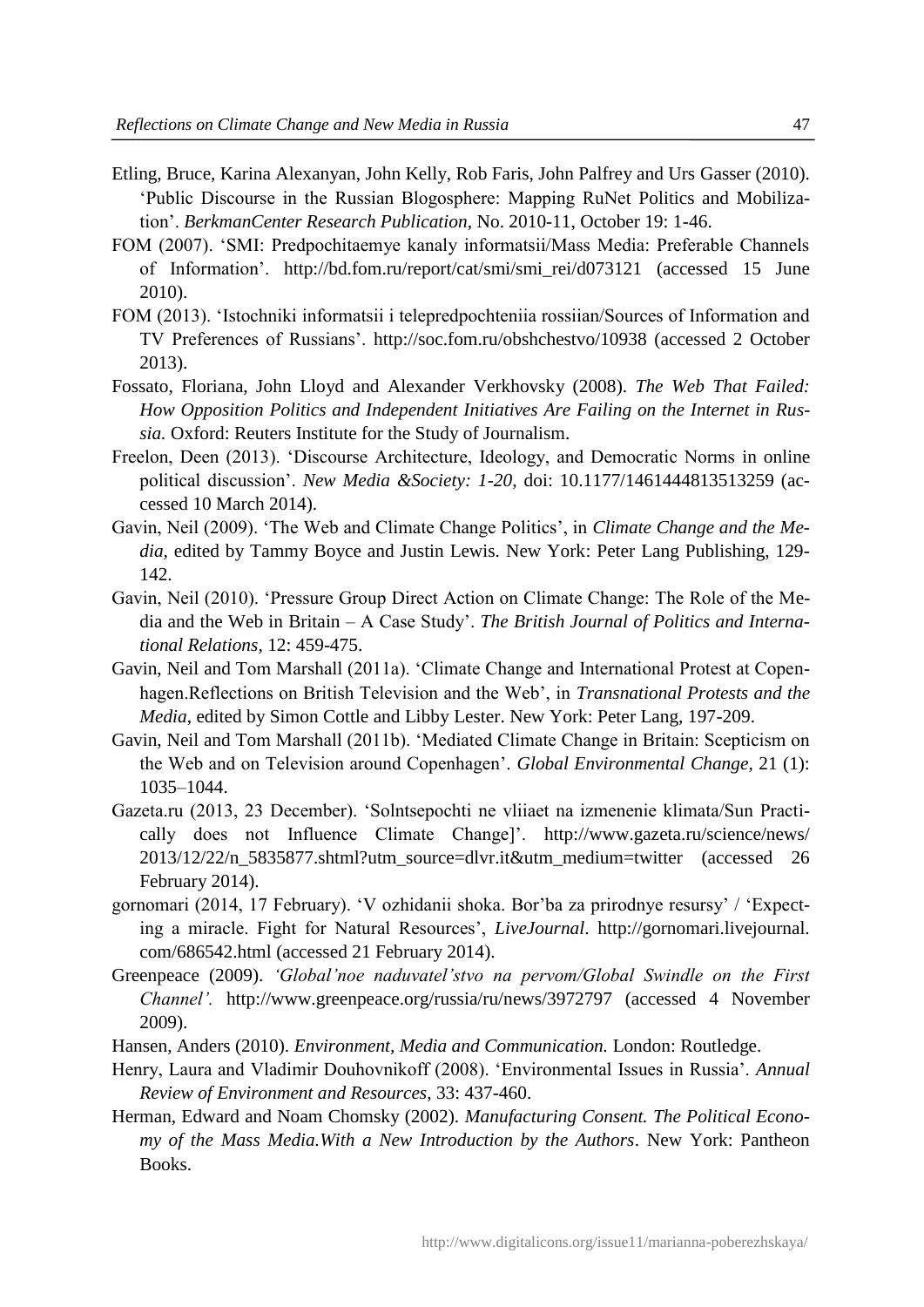- Hestres, Luis (2014). 'Preaching to the Choir: Internet-mediated Advocacy, Issue Public Mobilization, and Climate Change'. *New Media &Society*, 16 (2): 323-339.
- Hoijer, Berglez (2010). 'Emotional Anchoring and Objectification in Media Reporting on Climate Change'. *Public Understanding of Science*, 19 (6): 717–731.
- Howard-Williams, Rowan (2009). 'Ideological Construction of Climate Change in Australian and New Zealand Newspapers', in *Climate Change and the Media,* edited by Tammy Boyce and Justin Lewis. New York: Peter Lang Publishing, 28–40.
- indecentia [John Smith] (2013, 22 December). Twitter. https://twitter.com/indecentia/stat uses/414913720834215936 (accessed 21 February 2014).
- Iwmaster [SDbrvS] (2013, 30 December). Twitter. https://twitter.com/iwmaster/statuses/ 417911867647229952 (accessed 21 February 2014).
- klausnick (2014, 4 January). 'Na banal'nosti potianulo' / 'Banal themes', *LiveJournal*. http://klausnick.livejournal.com/1407718.html (accessed 21 February 2014).
- Korppoo, Anna and Adnan Vatansever (2012). *A Climate Vision for Russia: From Rhetoric to Action.* Moscow: Carnegie Endowment for International Peace.
- Koteyko, Nelya (2010). 'Mining the Internet for Linguistic and Social Data: An Analysis of "Carbon Compounds" in Web Feeds'. *Discourse and Society*, 21: 655-674.
- Koteyko, Nelya, Rusi Jaspal and Brigitte Nerlich (2013). 'Climate Change and "Climategate" in Online Reader Comments: a Mixed Methods Study'. *The Geographical Journal*, 179 (1): 74-86.
- Lewis, Justin and Tammy Boyce; eds (2009). *Climate Change and the Media*. New York: Peter Lang Publishing.
- Marwick, Alice and danah boyd (2011). 'I Tweet Honestly, I Tweet Passionately: Twitter Users, Context Collapse, and the Imagined Audience'. *New Media & Society*, 13 (1): 1- 20.
- McManus, Phil (2000). 'Beyond Kyoto? Media Representation of an Environmental Issue'. *Australian Geographical Studies*, 38 (3): 306-319.
- Mickiewicz, Ellen (2008). *Television, Power, and the Public in Russia*. Cambridge: Cambridge University Press.
- mimohod [Denis] (2014, 8 January). 'Rekuperator dlia ventiliatsii chastnogo doma' / 'Heat Recovery Ventilation for the House', *LiveJournal*. http://mimohod.livejournal.com/ 123189.html (accessed 21 February 2014).
- Misnikov, Yuri (2012). 'How to Read and Treat Online Public Discussions among Ordinary Citizens Beyond Political Mobilisation'. *Digital Icons: Studies in Russian, Eurasian and Central European New Media*, 7: 1-37*.* http://www.digitalicons.org/issue07/files/ 2012/06/7.1\_Misnikov.pdf (accessed 1 February 2014).
- Morozov, Evgeny (2012). *The Net Delusion: The Dark Side of Internet Freedom.* London: Penguin Books*.*
- Oates, Sarah (2013). *Revolution Stalled: the Political Limits of the Internet in the Post-Soviet Sphere*. Oxford: Oxford University Press.
- Panchenko, Egor (2011). 'Integratsiia Internet-SMI I sotsial'nykh setei v Runete: novaya publichnaia sfera ili prostranstvo kontrolia? / Convergence of Internet News Media and Social Networks on Runet: A New Public Sphere or a Space of Control?' *Digital Icons:*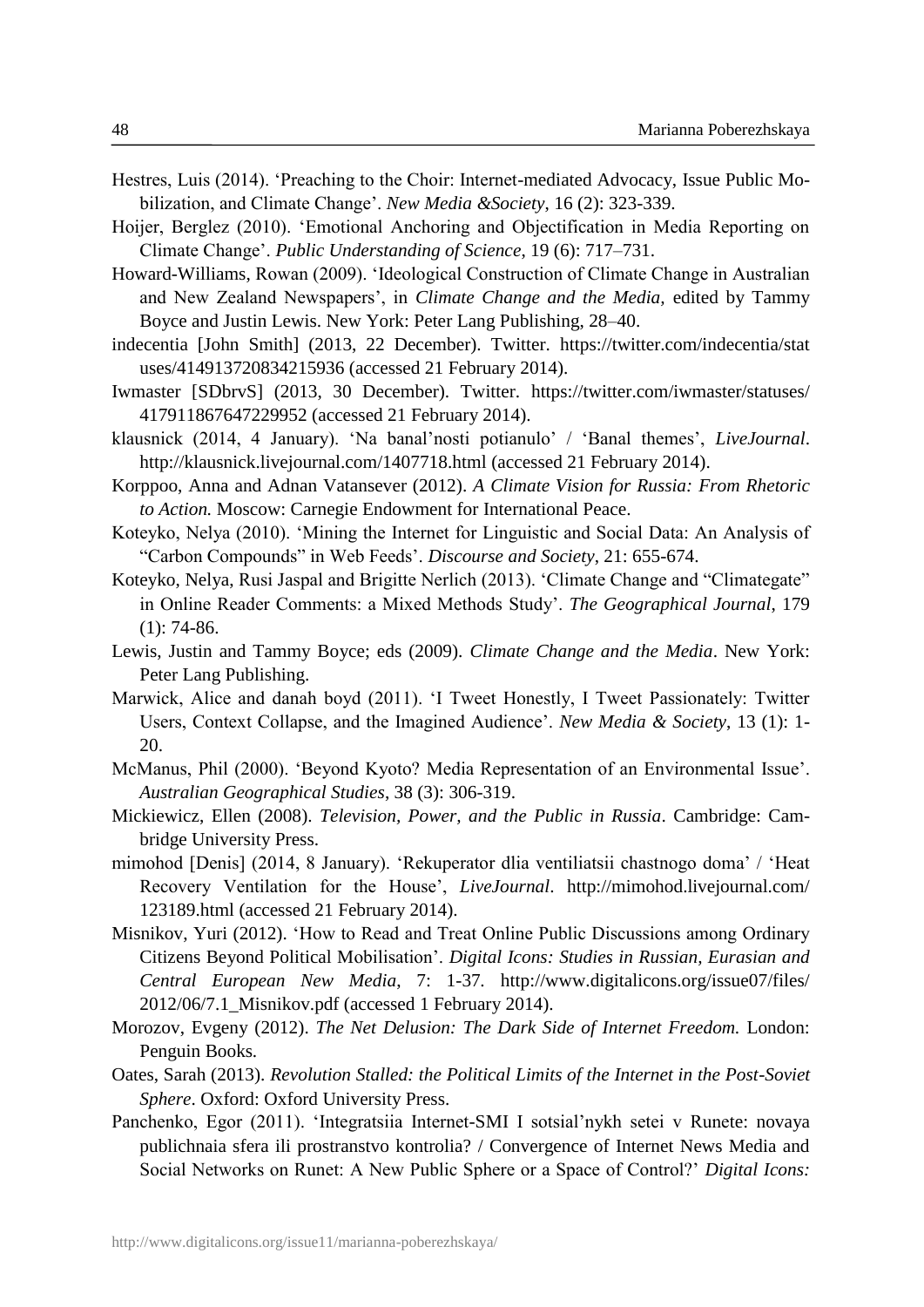*Studies in Russian, Eurasian and Central European New Media*, 5: 87-118. http://www. digitalicons.org/issue05/files/2011/05/Panchenko-5.6.pdf (accessed 3 February 2014).

- Pearce, Warren, Kim Holmberg, Iina Hellsten and Brigitte Nerlich (2013, December). 'Climate Change on Twitter: Topics, Communities and Conversations about the 2013 IPCC Report'. *Making Science Public*: working paper 1.
- Poberezhskaya, Marianna (2014). 'Media Coverage of Climate Change in Russia: Governmental Bias and Climate Silence'. *Public Understanding of Scienc: 1-16,* doi: 10.1177/0963662513517848 (accessed 15 March 2014).
- ponchik\_k (2014, 9 February). 'I eto samoe strashnoe' / 'And This is the Scariest Thing', *LiveJournal*. http://ponchik-k.livejournal.com/1121547.html (accessed 21 February 2014).
- Renz, Bettina and Jonathan Sullivan (2013a). 'Electronic Resources and the Study of Political Elites in Russia'. *Europe-Asia Studies*, 65 (10): 1898-1911.
- Renz, Bettina and Jonathan Sullivan (2013b). 'Making a Connection in the Provinces? Russia's Tweeting Governors'. *East European Politics*, 29 (2): 135-151.
- Riascience (2014, 29 January). Twitter. https://twitter.com/riascience/statuses/428697811 203657728 (accessed 21 February 2014).
- russiancouncil (2014, 3 February). 'Izmenenie klimata v global'noi politike: est' li perspektivy u novogo dogovora?' / 'Climate Change in Global Politics: is there any future for a new agreement?' *LiveJournal*. http://russiancouncil.livejournal.com/144985.html (accessed 21 February 2014).
- Schmidt, Henrike and Katy Teubener (2006). '"Our RuNet"?: Cultural Identity and Media Usage' in *Control + Shift: Public and Private Uses of the Russian Internet*, edited by Henrike Schmidt, Katy Teubener and Natalja Konradova. Norderstedt: Books on Demand, 14-21.
- Sergey\_Sergey\_G [Sergey Gantimurov] (2013, 25 December). Twitter. https://twitter.com/ Sergey\_Sergey\_G/status/415896529971740672 (accessed 21 February 2014).
- Smith, Joe (2005). 'Dangerous News: Media Decision Making about Climate Change Risk'. *Risk Analysis*, 25 (6): 1471-1482.
- Strukov, Vlad (2012). 'Networked Putinism: the Fading Days of the (Broadcast) Era'. *Digital Icons: Studies in Russian, Eurasian and Central European New Media, 7: 11-123.* http://www.digitalicons.org/issue07/files/2012/06/7.5.1\_Strukov.pdf (accessed 2 February 2014).
- The Royal Society (2010). *Climate Change: a Summary of the Science*. London: The Royal Society.
- Trumbo, Craig and James Shanahan (2000). 'Social Research on Climate Change: Where We Have Been, Where We are, and Where We Might Go'. *Public Understanding of Science*, 9: 199-204.
- Twitter Company page (2014). https://about.twitter.com/company (accessed 5 March 2014).
- UNFCCC (2014) 'Greenhouse Gas Inventory Data'. https://unfccc.int/ghg\_data/items/ 3800.php (accessed 5 March 2014).
- Vinogradov, Dmitry (2006). 'Russian Internet Remains an Island of Free Speech and Civil Society'. *Russian Analytical Digest*, 9: 12-15.